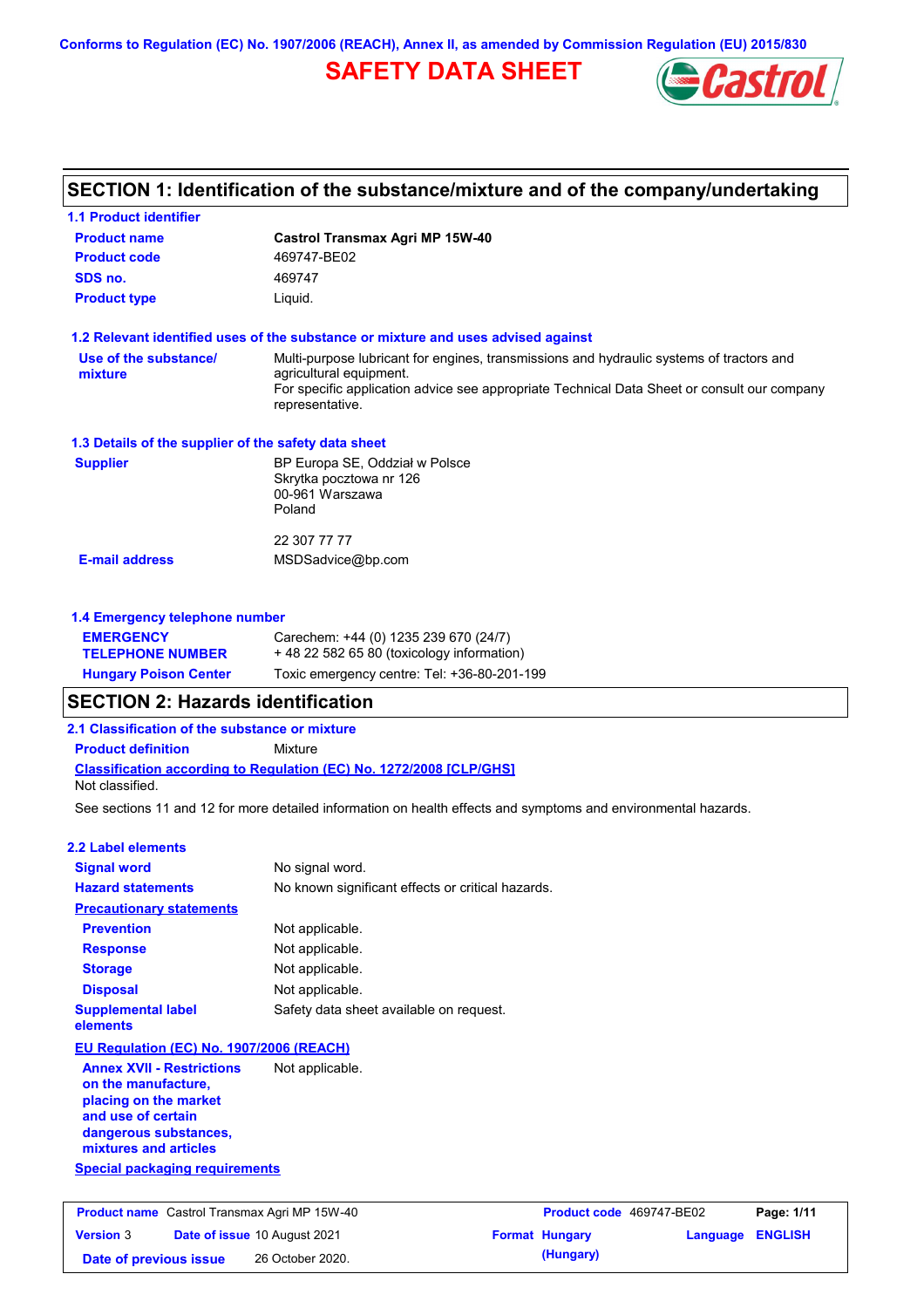#### **Conforms to Regulation (EC) No. 1907/2006 (REACH), Annex II, as amended by Commission Regulation (EU) 2015/830**

## **SECTION 2: Hazards identification**

| <b>Containers to be fitted</b><br>with child-resistant<br>fastenings                                                     | Not applicable.                                                                                                                                                                                                                                                                                                                                                                                                                                                                                                                                                                                                                        |
|--------------------------------------------------------------------------------------------------------------------------|----------------------------------------------------------------------------------------------------------------------------------------------------------------------------------------------------------------------------------------------------------------------------------------------------------------------------------------------------------------------------------------------------------------------------------------------------------------------------------------------------------------------------------------------------------------------------------------------------------------------------------------|
| <b>Tactile warning of danger</b>                                                                                         | Not applicable.                                                                                                                                                                                                                                                                                                                                                                                                                                                                                                                                                                                                                        |
| 2.3 Other hazards                                                                                                        |                                                                                                                                                                                                                                                                                                                                                                                                                                                                                                                                                                                                                                        |
| <b>Results of PBT and vPvB</b><br>assessment                                                                             | Product does not meet the criteria for PBT or vPvB according to Regulation (EC) No. 1907/2006,<br>Annex XIII.                                                                                                                                                                                                                                                                                                                                                                                                                                                                                                                          |
| <b>Product meets the criteria</b><br>for PBT or vPvB according<br>to Regulation (EC) No.<br><b>1907/2006, Annex XIII</b> | This mixture does not contain any substances that are assessed to be a PBT or a vPvB.                                                                                                                                                                                                                                                                                                                                                                                                                                                                                                                                                  |
| Other hazards which do<br>not result in classification                                                                   | Defatting to the skin.<br>USED ENGINE OILS<br>Used engine oil may contain hazardous components which have the potential to cause skin<br>cancer.<br>See Toxicological Information, section 11 of this Safety Data Sheet.<br>Note: High Pressure Applications<br>Injections through the skin resulting from contact with the product at high pressure constitute a<br>major medical emergency.<br>See 'Notes to physician' under First-Aid Measures, Section 4 of this Safety Data Sheet.<br>Experimental data on one or more of the components has been used to determine all or part of<br>the hazard classification of this product. |

#### **SECTION 3: Composition/information on ingredients**

**3.2 Mixtures Product definition**

Mixture

Highly refined base oil (IP 346 DMSO extract < 3%). Proprietary performance additives.

| <b>Product/ingredient</b><br>name                                                                   | <b>Identifiers</b>                                                                             | $\frac{9}{6}$ | <b>Regulation (EC) No.</b><br>1272/2008 [CLP]                      | <b>Type</b> |
|-----------------------------------------------------------------------------------------------------|------------------------------------------------------------------------------------------------|---------------|--------------------------------------------------------------------|-------------|
| Distillates (petroleum), hydrotreated<br>heavy paraffinic                                           | REACH #: 01-2119484627-25 ≥25 - ≤50<br>EC: 265-157-1<br>CAS: 64742-54-7<br>Index: 649-467-00-8 |               | Not classified.                                                    | $[2]$       |
| Distillates (petroleum), solvent-<br>dewaxed heavy paraffinic                                       | REACH #: 01-2119471299-27<br>EC: 265-169-7<br>CAS: 64742-65-0<br>Index: 649-474-00-6           | ≥25 - ≤50     | Not classified.                                                    | $[2]$       |
| Distillates (petroleum), hydrotreated<br>heavy paraffinic                                           | REACH #: 01-2119484627-25 ≤3<br>EC: 265-157-1<br>CAS: 64742-54-7<br>Index: 649-467-00-8        |               | Asp. Tox. 1, H304                                                  | [1] [2]     |
| Distillates (petroleum), solvent-<br>dewaxed heavy paraffinic                                       | REACH #: 01-2119471299-27 ≤3<br>EC: 265-169-7<br>CAS: 64742-65-0<br>Index: 649-474-00-6        |               | Asp. Tox. 1, H304                                                  | [1] [2]     |
| Phosphorodithioic acid, mixed O,O-bis<br>(2-ethylhexyl and iso-Bu and iso-Pr)<br>esters, zinc salts | REACH #: 01-2119521201-61<br>EC: 288-917-4<br>CAS: 85940-28-9                                  | ≲3            | Skin Irrit. 2, H315<br>Eye Dam. 1, H318<br>Aquatic Chronic 2, H411 | $[1]$       |
| See Section 16 for the full text of the H statements declared above.                                |                                                                                                |               |                                                                    |             |

**Type** 

[1] Substance classified with a health or environmental hazard

[2] Substance with a workplace exposure limit

[3] Substance meets the criteria for PBT according to Regulation (EC) No. 1907/2006, Annex XIII

[4] Substance meets the criteria for vPvB according to Regulation (EC) No. 1907/2006, Annex XIII

[5] Substance of equivalent concern

[6] Additional disclosure due to company policy

Occupational exposure limits, if available, are listed in Section 8.

| <b>Product name</b> Castrol Transmax Agri MP 15W-40 |  | Product code 469747-BE02            | Page: 2/11            |                  |  |
|-----------------------------------------------------|--|-------------------------------------|-----------------------|------------------|--|
| <b>Version 3</b>                                    |  | <b>Date of issue 10 August 2021</b> | <b>Format Hungary</b> | Language ENGLISH |  |
| Date of previous issue                              |  | 26 October 2020.                    | (Hungary)             |                  |  |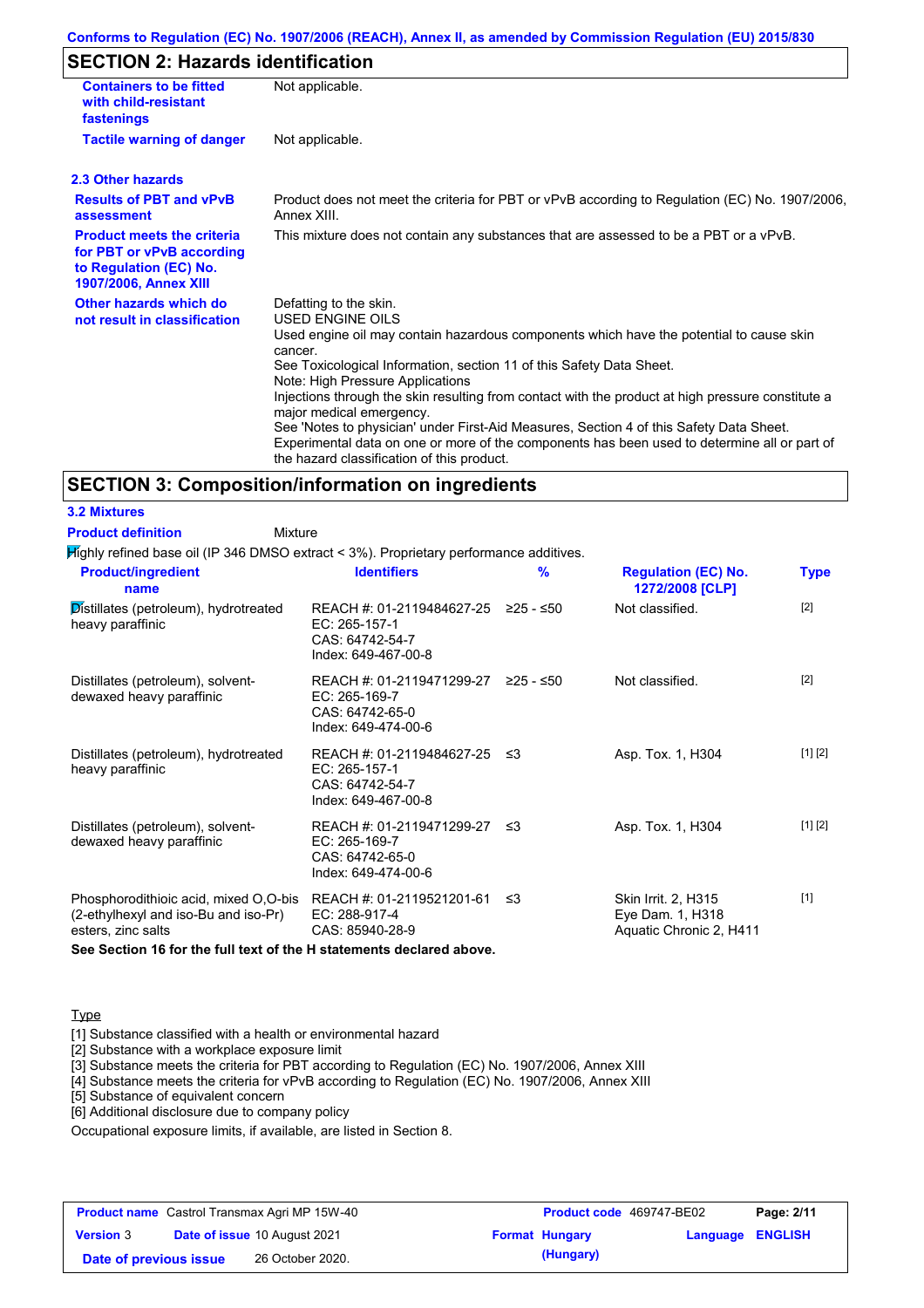#### **SECTION 4: First aid measures**

#### Do not induce vomiting unless directed to do so by medical personnel. Get medical attention if symptoms occur. In case of contact, immediately flush eyes with plenty of water for at least 15 minutes. Eyelids should be held away from the eyeball to ensure thorough rinsing. Check for and remove any contact lenses. Get medical attention. **4.1 Description of first aid measures** If inhaled, remove to fresh air. Get medical attention if symptoms occur. **Ingestion Inhalation Eye contact Protection of first-aiders** No action shall be taken involving any personal risk or without suitable training. It may be dangerous to the person providing aid to give mouth-to-mouth resuscitation. **Skin contact** Wash skin thoroughly with soap and water or use recognised skin cleanser. Remove contaminated clothing and shoes. Wash clothing before reuse. Clean shoes thoroughly before reuse. Get medical attention if irritation develops.

#### **4.2 Most important symptoms and effects, both acute and delayed**

See Section 11 for more detailed information on health effects and symptoms.

| <b>Potential acute health effects</b> |                                                                                                                   |
|---------------------------------------|-------------------------------------------------------------------------------------------------------------------|
| <b>Inhalation</b>                     | Vapour inhalation under ambient conditions is not normally a problem due to low vapour<br>pressure.               |
| <b>Ingestion</b>                      | No known significant effects or critical hazards.                                                                 |
| <b>Skin contact</b>                   | Defatting to the skin. May cause skin dryness and irritation.                                                     |
| <b>Eye contact</b>                    | Not classified as an eye irritant. Based on data available for this or related materials.                         |
|                                       | Delayed and immediate effects as well as chronic effects from short and long-term exposure                        |
| <b>Inhalation</b>                     | Overexposure to the inhalation of airborne droplets or aerosols may cause irritation of the<br>respiratory tract. |
| <b>Ingestion</b>                      | Ingestion of large quantities may cause nausea and diarrhoea.                                                     |
| <b>Skin contact</b>                   | Prolonged or repeated contact can defat the skin and lead to irritation and/or dermatitis.                        |
| Eye contact                           | Potential risk of transient stinging or redness if accidental eye contact occurs.                                 |
|                                       | 4.3 Indication of any immediate medical attention and special treatment needed                                    |
| Notes to physician                    | Treatment should in general he symptomatic and directed to relieving any effects                                  |

**es to physician** Treatment should in general be symptomatic and directed to relieving any effects. Note: High Pressure Applications Injections through the skin resulting from contact with the product at high pressure constitute a major medical emergency. Injuries may not appear serious at first but within a few hours tissue becomes swollen, discoloured and extremely painful with extensive subcutaneous necrosis. Surgical exploration should be undertaken without delay. Thorough and extensive debridement of the wound and underlying tissue is necessary to minimise tissue loss and prevent or limit permanent damage. Note that high pressure may force the product considerable distances along tissue planes.

## **SECTION 5: Firefighting measures**

| 5.1 Extinguishing media                                   |                                                                                                                                                                                                                                                                                                                                                                   |
|-----------------------------------------------------------|-------------------------------------------------------------------------------------------------------------------------------------------------------------------------------------------------------------------------------------------------------------------------------------------------------------------------------------------------------------------|
| <b>Suitable extinguishing</b><br>media                    | In case of fire, use foam, dry chemical or carbon dioxide extinguisher or spray.                                                                                                                                                                                                                                                                                  |
| <b>Unsuitable extinguishing</b><br>media                  | Do not use water jet. The use of a water jet may cause the fire to spread by splashing the<br>burning product.                                                                                                                                                                                                                                                    |
| 5.2 Special hazards arising from the substance or mixture |                                                                                                                                                                                                                                                                                                                                                                   |
| <b>Hazards from the</b><br>substance or mixture           | In a fire or if heated, a pressure increase will occur and the container may burst.                                                                                                                                                                                                                                                                               |
| <b>Hazardous combustion</b><br>products                   | Combustion products may include the following:<br>carbon oxides (CO, CO <sub>2</sub> ) (carbon monoxide, carbon dioxide)                                                                                                                                                                                                                                          |
| 5.3 Advice for firefighters                               |                                                                                                                                                                                                                                                                                                                                                                   |
| <b>Special precautions for</b><br>fire-fighters           | No action shall be taken involving any personal risk or without suitable training. Promptly<br>isolate the scene by removing all persons from the vicinity of the incident if there is a fire.                                                                                                                                                                    |
| <b>Special protective</b><br>equipment for fire-fighters  | Fire-fighters should wear appropriate protective equipment and self-contained breathing<br>apparatus (SCBA) with a full face-piece operated in positive pressure mode. Clothing for fire-<br>fighters (including helmets, protective boots and gloves) conforming to European standard EN<br>469 will provide a basic level of protection for chemical incidents. |

| <b>Product name</b> Castrol Transmax Agri MP 15W-40 |  | <b>Product code</b> 469747-BE02     |                       | Page: 3/11              |  |
|-----------------------------------------------------|--|-------------------------------------|-----------------------|-------------------------|--|
| <b>Version 3</b>                                    |  | <b>Date of issue 10 August 2021</b> | <b>Format Hungary</b> | <b>Language ENGLISH</b> |  |
| Date of previous issue                              |  | 26 October 2020.                    | (Hungary)             |                         |  |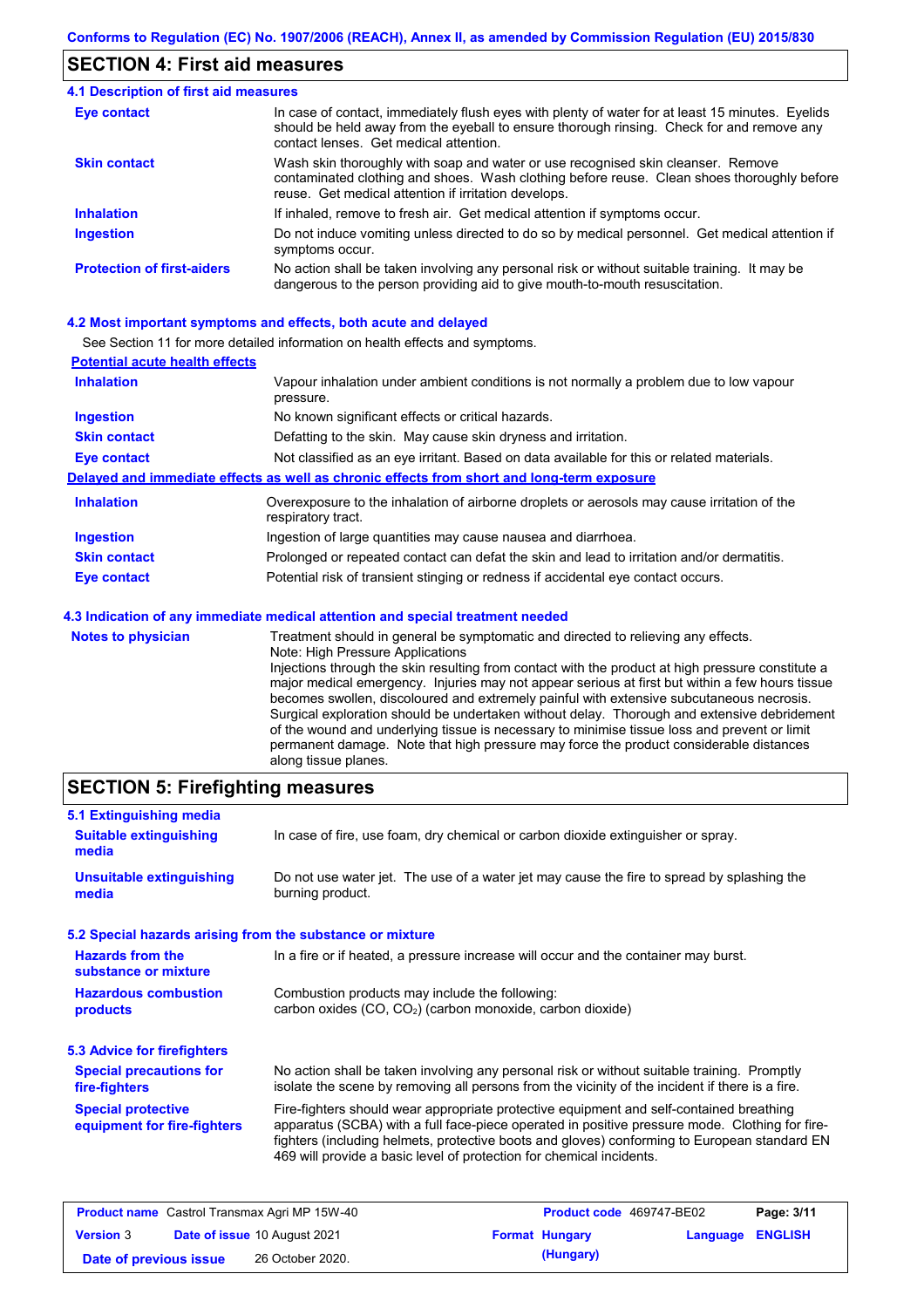## **SECTION 6: Accidental release measures**

|                                                          | 6.1 Personal precautions, protective equipment and emergency procedures                                                                                                                                                                                                                                                                                                                        |
|----------------------------------------------------------|------------------------------------------------------------------------------------------------------------------------------------------------------------------------------------------------------------------------------------------------------------------------------------------------------------------------------------------------------------------------------------------------|
| For non-emergency<br>personnel                           | No action shall be taken involving any personal risk or without suitable training. Evacuate<br>surrounding areas. Keep unnecessary and unprotected personnel from entering. Do not touch<br>or walk through spilt material. Floors may be slippery; use care to avoid falling. Put on<br>appropriate personal protective equipment.                                                            |
| For emergency responders                                 | Entry into a confined space or poorly ventilated area contaminated with vapour, mist or fume is<br>extremely hazardous without the correct respiratory protective equipment and a safe system of<br>work. Wear self-contained breathing apparatus. Wear a suitable chemical protective suit.<br>Chemical resistant boots. See also the information in "For non-emergency personnel".           |
| <b>6.2 Environmental</b><br>precautions                  | Avoid dispersal of spilt material and runoff and contact with soil, waterways, drains and sewers.<br>Inform the relevant authorities if the product has caused environmental pollution (sewers,<br>waterways, soil or air).                                                                                                                                                                    |
| 6.3 Methods and material for containment and cleaning up |                                                                                                                                                                                                                                                                                                                                                                                                |
| <b>Small spill</b>                                       | Stop leak if without risk. Move containers from spill area. Absorb with an inert material and<br>place in an appropriate waste disposal container. Dispose of via a licensed waste disposal<br>contractor.                                                                                                                                                                                     |
| <b>Large spill</b>                                       | Stop leak if without risk. Move containers from spill area. Prevent entry into sewers, water<br>courses, basements or confined areas. Contain and collect spillage with non-combustible,<br>absorbent material e.g. sand, earth, vermiculite or diatomaceous earth and place in container<br>for disposal according to local regulations. Dispose of via a licensed waste disposal contractor. |
| 6.4 Reference to other<br><b>sections</b>                | See Section 1 for emergency contact information.<br>See Section 5 for firefighting measures.<br>See Section 8 for information on appropriate personal protective equipment.<br>See Section 12 for environmental precautions.<br>See Section 13 for additional waste treatment information.                                                                                                     |

# **SECTION 7: Handling and storage**

## **7.1 Precautions for safe handling**

| <b>Protective measures</b>                                                           | Put on appropriate personal protective equipment.                                                                                                                                                                                                                                                                                                                                                                                                                                        |
|--------------------------------------------------------------------------------------|------------------------------------------------------------------------------------------------------------------------------------------------------------------------------------------------------------------------------------------------------------------------------------------------------------------------------------------------------------------------------------------------------------------------------------------------------------------------------------------|
| <b>Advice on general</b><br>occupational hygiene                                     | Eating, drinking and smoking should be prohibited in areas where this material is handled,<br>stored and processed. Wash thoroughly after handling. Remove contaminated clothing and<br>protective equipment before entering eating areas. See also Section 8 for additional<br>information on hygiene measures.                                                                                                                                                                         |
| <b>7.2 Conditions for safe</b><br>storage, including any<br><i>incompatibilities</i> | Store in accordance with local regulations. Store in a dry, cool and well-ventilated area, away<br>from incompatible materials (see Section 10). Keep away from heat and direct sunlight. Keep<br>container tightly closed and sealed until ready for use. Containers that have been opened must<br>be carefully resealed and kept upright to prevent leakage. Store and use only in equipment/<br>containers designed for use with this product. Do not store in unlabelled containers. |
| <b>Not suitable</b>                                                                  | Prolonged exposure to elevated temperature                                                                                                                                                                                                                                                                                                                                                                                                                                               |
| 7.3 Specific end use(s)                                                              |                                                                                                                                                                                                                                                                                                                                                                                                                                                                                          |
| <b>Recommendations</b>                                                               | See section 1.2 and Exposure scenarios in annex, if applicable.                                                                                                                                                                                                                                                                                                                                                                                                                          |

# **SECTION 8: Exposure controls/personal protection**

| <b>Occupational exposure limits</b>                          | No exposure limit value known.                                                                                                                                          |  |  |  |
|--------------------------------------------------------------|-------------------------------------------------------------------------------------------------------------------------------------------------------------------------|--|--|--|
| <b>Product/ingredient name</b>                               | <b>Exposure limit values</b>                                                                                                                                            |  |  |  |
| Distillates (petroleum), hydrotreated heavy paraffinic       | 25/2000. (IX.30) Ministry of Health and Ministry of Social and Family<br>Affairs Joint Decree (Hungary).<br>CEIL: 5 mg/m <sup>3</sup> Issued/Revised: 1/2002 Form: Mist |  |  |  |
| Distillates (petroleum), solvent-dewaxed heavy<br>paraffinic | 25/2000. (IX.30) Ministry of Health and Ministry of Social and Family<br>Affairs Joint Decree (Hungary).<br>CEIL: 5 mg/m <sup>3</sup> Issued/Revised: 1/2002 Form: Mist |  |  |  |
| Distillates (petroleum), hydrotreated heavy paraffinic       | 25/2000. (IX.30) Ministry of Health and Ministry of Social and Family<br>Affairs Joint Decree (Hungary).<br>CEIL: 5 mg/m <sup>3</sup> Issued/Revised: 1/2002 Form: Mist |  |  |  |
| Distillates (petroleum), solvent-dewaxed heavy<br>paraffinic | 25/2000. (IX.30) Ministry of Health and Ministry of Social and Family<br>Affairs Joint Decree (Hungary).                                                                |  |  |  |
| <b>Product name</b> Castrol Transmax Agri MP 15W-40          | Product code 469747-BE02<br>Page: 4/11                                                                                                                                  |  |  |  |
| Date of issue 10 August 2021<br><b>Version 3</b>             | <b>ENGLISH</b><br><b>Format Hungary</b><br>Language                                                                                                                     |  |  |  |
| 26 October 2020.<br>Date of previous issue                   | (Hungary)                                                                                                                                                               |  |  |  |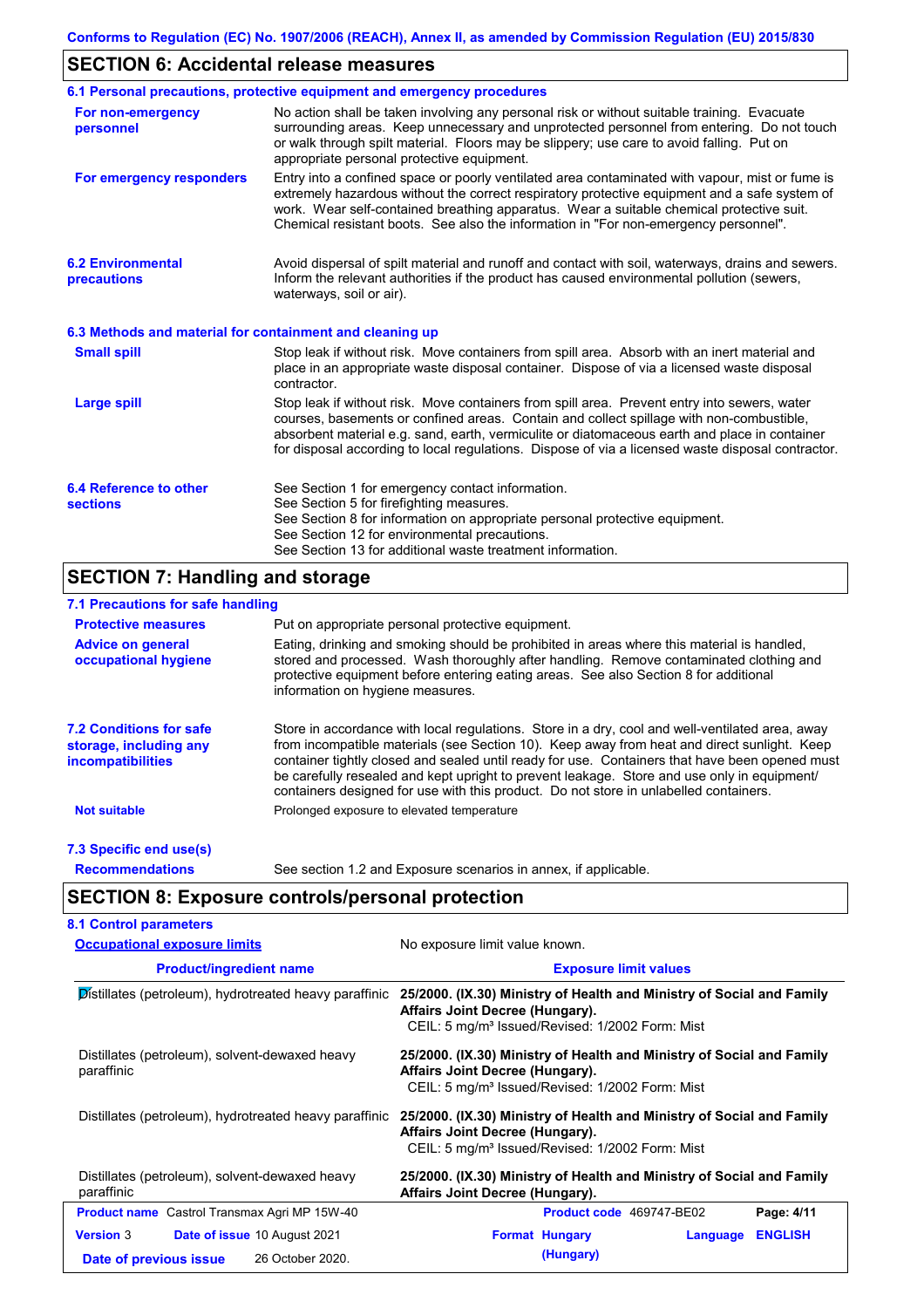## **SECTION 8: Exposure controls/personal protection**

CEIL: 5 mg/m<sup>3</sup> Issued/Revised: 1/2002 Form: Mist

Whilst specific OELs for certain components may be shown in this section, other components may be present in any mist, vapour or dust produced. Therefore, the specific OELs may not be applicable to the product as a whole and are provided for guidance only.

**Recommended monitoring procedures** If this product contains ingredients with exposure limits, personal, workplace atmosphere or biological monitoring may be required to determine the effectiveness of the ventilation or other control measures and/or the necessity to use respiratory protective equipment. Reference should be made to monitoring standards, such as the following: European Standard EN 689 (Workplace atmospheres - Guidance for the assessment of exposure by inhalation to chemical agents for comparison with limit values and measurement strategy) European Standard EN 14042 (Workplace atmospheres - Guide for the application and use of procedures for the assessment of exposure to chemical and biological agents) European Standard EN 482 (Workplace atmospheres - General requirements for the performance of procedures for the measurement of chemical agents) Reference to national guidance documents for methods for the determination of hazardous substances will also be required.

#### **Derived No Effect Level**

No DNELs/DMELs available.

#### **Predicted No Effect Concentration**

No PNECs available

| <b>8.2 Exposure controls</b><br><b>Appropriate engineering</b><br>Provide exhaust ventilation or other engineering controls to keep the relevant airborne<br>concentrations below their respective occupational exposure limits.<br><b>controls</b><br>All activities involving chemicals should be assessed for their risks to health, to ensure<br>kept in good condition and properly maintained.<br>ensure that all items of personal protective equipment are compatible.<br><b>Individual protection measures</b><br>Wash hands, forearms and face thoroughly after handling chemical products, before eating,<br><b>Hygiene measures</b><br>smoking and using the lavatory and at the end of the working period. Ensure that eyewash<br>stations and safety showers are close to the workstation location.<br><b>Respiratory protection</b><br>In case of insufficient ventilation, wear suitable respiratory equipment.<br>of the working conditions.<br><b>Eye/face protection</b><br>Safety glasses with side shields.<br><b>Skin protection</b><br><b>General Information:</b><br><b>Hand protection</b><br>should be developed for each intended application. The correct choice of protective gloves<br>best chemically resistant gloves will break down after repeated chemical exposures).<br>a full assessment of the working conditions.<br>Recommended: Nitrile gloves.<br><b>Breakthrough time:</b><br>is important when following breakthrough time recommendations that actual workplace<br>conditions are taken into account. Always consult with your glove supplier for up-to-date<br>technical information on breakthrough times for the recommended glove type.<br>Our recommendations on the selection of gloves are as follows:<br>Continuous contact: |                                                                                                                                                                                                                                                                                                                                                                                                                                                                                                                                                                                                            |
|------------------------------------------------------------------------------------------------------------------------------------------------------------------------------------------------------------------------------------------------------------------------------------------------------------------------------------------------------------------------------------------------------------------------------------------------------------------------------------------------------------------------------------------------------------------------------------------------------------------------------------------------------------------------------------------------------------------------------------------------------------------------------------------------------------------------------------------------------------------------------------------------------------------------------------------------------------------------------------------------------------------------------------------------------------------------------------------------------------------------------------------------------------------------------------------------------------------------------------------------------------------------------------------------------------------------------------------------------------------------------------------------------------------------------------------------------------------------------------------------------------------------------------------------------------------------------------------------------------------------------------------------------------------------------------------------------------------------------------------------------------------------------------|------------------------------------------------------------------------------------------------------------------------------------------------------------------------------------------------------------------------------------------------------------------------------------------------------------------------------------------------------------------------------------------------------------------------------------------------------------------------------------------------------------------------------------------------------------------------------------------------------------|
|                                                                                                                                                                                                                                                                                                                                                                                                                                                                                                                                                                                                                                                                                                                                                                                                                                                                                                                                                                                                                                                                                                                                                                                                                                                                                                                                                                                                                                                                                                                                                                                                                                                                                                                                                                                    |                                                                                                                                                                                                                                                                                                                                                                                                                                                                                                                                                                                                            |
|                                                                                                                                                                                                                                                                                                                                                                                                                                                                                                                                                                                                                                                                                                                                                                                                                                                                                                                                                                                                                                                                                                                                                                                                                                                                                                                                                                                                                                                                                                                                                                                                                                                                                                                                                                                    | exposures are adequately controlled. Personal protective equipment should only be considered<br>after other forms of control measures (e.g. engineering controls) have been suitably evaluated.<br>Personal protective equipment should conform to appropriate standards, be suitable for use, be<br>Your supplier of personal protective equipment should be consulted for advice on selection and<br>appropriate standards. For further information contact your national organisation for standards.<br>The final choice of protective equipment will depend upon a risk assessment. It is important to |
|                                                                                                                                                                                                                                                                                                                                                                                                                                                                                                                                                                                                                                                                                                                                                                                                                                                                                                                                                                                                                                                                                                                                                                                                                                                                                                                                                                                                                                                                                                                                                                                                                                                                                                                                                                                    |                                                                                                                                                                                                                                                                                                                                                                                                                                                                                                                                                                                                            |
|                                                                                                                                                                                                                                                                                                                                                                                                                                                                                                                                                                                                                                                                                                                                                                                                                                                                                                                                                                                                                                                                                                                                                                                                                                                                                                                                                                                                                                                                                                                                                                                                                                                                                                                                                                                    |                                                                                                                                                                                                                                                                                                                                                                                                                                                                                                                                                                                                            |
|                                                                                                                                                                                                                                                                                                                                                                                                                                                                                                                                                                                                                                                                                                                                                                                                                                                                                                                                                                                                                                                                                                                                                                                                                                                                                                                                                                                                                                                                                                                                                                                                                                                                                                                                                                                    | The correct choice of respiratory protection depends upon the chemicals being handled, the<br>conditions of work and use, and the condition of the respiratory equipment. Safety procedures<br>should be developed for each intended application. Respiratory protection equipment should<br>therefore be chosen in consultation with the supplier/manufacturer and with a full assessment                                                                                                                                                                                                                 |
|                                                                                                                                                                                                                                                                                                                                                                                                                                                                                                                                                                                                                                                                                                                                                                                                                                                                                                                                                                                                                                                                                                                                                                                                                                                                                                                                                                                                                                                                                                                                                                                                                                                                                                                                                                                    |                                                                                                                                                                                                                                                                                                                                                                                                                                                                                                                                                                                                            |
|                                                                                                                                                                                                                                                                                                                                                                                                                                                                                                                                                                                                                                                                                                                                                                                                                                                                                                                                                                                                                                                                                                                                                                                                                                                                                                                                                                                                                                                                                                                                                                                                                                                                                                                                                                                    |                                                                                                                                                                                                                                                                                                                                                                                                                                                                                                                                                                                                            |
|                                                                                                                                                                                                                                                                                                                                                                                                                                                                                                                                                                                                                                                                                                                                                                                                                                                                                                                                                                                                                                                                                                                                                                                                                                                                                                                                                                                                                                                                                                                                                                                                                                                                                                                                                                                    |                                                                                                                                                                                                                                                                                                                                                                                                                                                                                                                                                                                                            |
|                                                                                                                                                                                                                                                                                                                                                                                                                                                                                                                                                                                                                                                                                                                                                                                                                                                                                                                                                                                                                                                                                                                                                                                                                                                                                                                                                                                                                                                                                                                                                                                                                                                                                                                                                                                    | Because specific work environments and material handling practices vary, safety procedures<br>depends upon the chemicals being handled, and the conditions of work and use. Most gloves<br>provide protection for only a limited time before they must be discarded and replaced (even the                                                                                                                                                                                                                                                                                                                 |
|                                                                                                                                                                                                                                                                                                                                                                                                                                                                                                                                                                                                                                                                                                                                                                                                                                                                                                                                                                                                                                                                                                                                                                                                                                                                                                                                                                                                                                                                                                                                                                                                                                                                                                                                                                                    | Gloves should be chosen in consultation with the supplier / manufacturer and taking account of                                                                                                                                                                                                                                                                                                                                                                                                                                                                                                             |
|                                                                                                                                                                                                                                                                                                                                                                                                                                                                                                                                                                                                                                                                                                                                                                                                                                                                                                                                                                                                                                                                                                                                                                                                                                                                                                                                                                                                                                                                                                                                                                                                                                                                                                                                                                                    |                                                                                                                                                                                                                                                                                                                                                                                                                                                                                                                                                                                                            |
|                                                                                                                                                                                                                                                                                                                                                                                                                                                                                                                                                                                                                                                                                                                                                                                                                                                                                                                                                                                                                                                                                                                                                                                                                                                                                                                                                                                                                                                                                                                                                                                                                                                                                                                                                                                    | Breakthrough time data are generated by glove manufacturers under laboratory test conditions<br>and represent how long a glove can be expected to provide effective permeation resistance. It                                                                                                                                                                                                                                                                                                                                                                                                              |

| <b>Product name</b> Castrol Transmax Agri MP 15W-40 |  |                                     | Product code 469747-BE02 | Page: 5/11            |                         |  |
|-----------------------------------------------------|--|-------------------------------------|--------------------------|-----------------------|-------------------------|--|
| <b>Version 3</b>                                    |  | <b>Date of issue 10 August 2021</b> |                          | <b>Format Hungary</b> | <b>Language ENGLISH</b> |  |
| Date of previous issue                              |  | 26 October 2020.                    |                          | (Hungary)             |                         |  |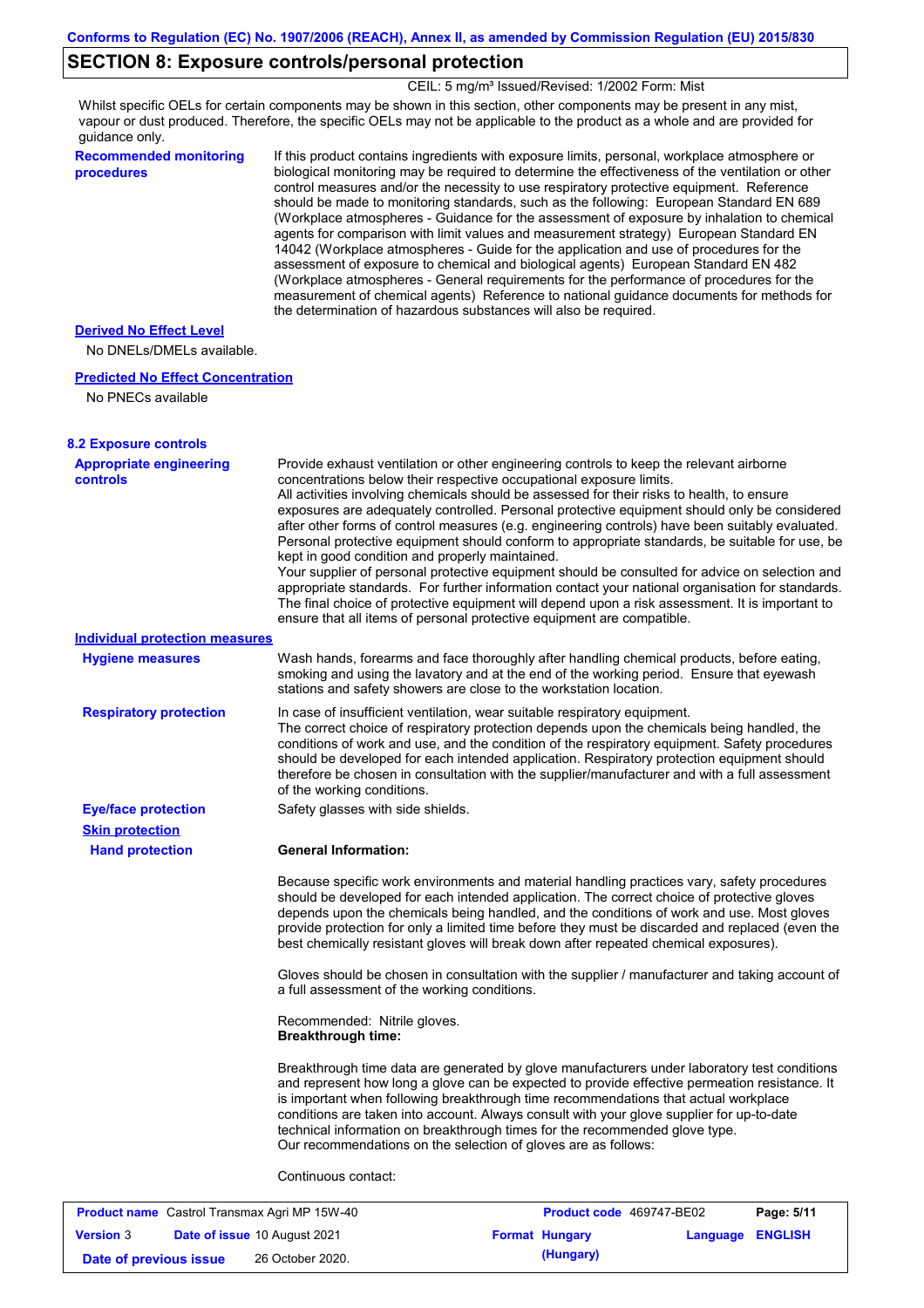# **SECTION 8: Exposure controls/personal protection**

|                                                           | $\sim$<br>Gloves with a minimum breakthrough time of 240 minutes, or >480 minutes if suitable gloves                                                                                                                                                                                                                                                                                                                                                                                                                                                                                                                                                                                  |
|-----------------------------------------------------------|---------------------------------------------------------------------------------------------------------------------------------------------------------------------------------------------------------------------------------------------------------------------------------------------------------------------------------------------------------------------------------------------------------------------------------------------------------------------------------------------------------------------------------------------------------------------------------------------------------------------------------------------------------------------------------------|
|                                                           | can be obtained.<br>If suitable gloves are not available to offer that level of protection, gloves with shorter<br>breakthrough times may be acceptable as long as appropriate glove maintenance and<br>replacement regimes are determined and adhered to.                                                                                                                                                                                                                                                                                                                                                                                                                            |
|                                                           | Short-term / splash protection:                                                                                                                                                                                                                                                                                                                                                                                                                                                                                                                                                                                                                                                       |
|                                                           | Recommended breakthrough times as above.<br>It is recognised that for short-term, transient exposures, gloves with shorter breakthrough times<br>may commonly be used. Therefore, appropriate maintenance and replacement regimes must<br>be determined and rigorously followed.                                                                                                                                                                                                                                                                                                                                                                                                      |
|                                                           | <b>Glove Thickness:</b>                                                                                                                                                                                                                                                                                                                                                                                                                                                                                                                                                                                                                                                               |
|                                                           | For general applications, we recommend gloves with a thickness typically greater than 0.35 mm.                                                                                                                                                                                                                                                                                                                                                                                                                                                                                                                                                                                        |
|                                                           | It should be emphasised that glove thickness is not necessarily a good predictor of glove<br>resistance to a specific chemical, as the permeation efficiency of the glove will be dependent<br>on the exact composition of the glove material. Therefore, glove selection should also be based<br>on consideration of the task requirements and knowledge of breakthrough times.<br>Glove thickness may also vary depending on the glove manufacturer, the glove type and the<br>glove model. Therefore, the manufacturers' technical data should always be taken into account<br>to ensure selection of the most appropriate glove for the task.                                     |
|                                                           | Note: Depending on the activity being conducted, gloves of varying thickness may be required<br>for specific tasks. For example:                                                                                                                                                                                                                                                                                                                                                                                                                                                                                                                                                      |
|                                                           | • Thinner gloves (down to 0.1 mm or less) may be required where a high degree of manual<br>dexterity is needed. However, these gloves are only likely to give short duration protection and<br>would normally be just for single use applications, then disposed of.                                                                                                                                                                                                                                                                                                                                                                                                                  |
|                                                           | • Thicker gloves (up to 3 mm or more) may be required where there is a mechanical (as well<br>as a chemical) risk i.e. where there is abrasion or puncture potential.                                                                                                                                                                                                                                                                                                                                                                                                                                                                                                                 |
| <b>Skin and body</b>                                      | Use of protective clothing is good industrial practice.<br>Personal protective equipment for the body should be selected based on the task being<br>performed and the risks involved and should be approved by a specialist before handling this<br>product.<br>Cotton or polyester/cotton overalls will only provide protection against light superficial<br>contamination that will not soak through to the skin. Overalls should be laundered on a regular<br>basis. When the risk of skin exposure is high (e.g. when cleaning up spillages or if there is a<br>risk of splashing) then chemical resistant aprons and/or impervious chemical suits and boots<br>will be required. |
| <b>Refer to standards:</b>                                | Respiratory protection: EN 529<br>Gloves: EN 420, EN 374<br>Eye protection: EN 166<br>Filtering half-mask: EN 149<br>Filtering half-mask with valve: EN 405<br>Half-mask: EN 140 plus filter<br>Full-face mask: EN 136 plus filter<br>Particulate filters: EN 143<br>Gas/combined filters: EN 14387                                                                                                                                                                                                                                                                                                                                                                                   |
| <b>Environmental exposure</b><br>controls                 | Emissions from ventilation or work process equipment should be checked to ensure they<br>comply with the requirements of environmental protection legislation. In some cases, fume<br>scrubbers, filters or engineering modifications to the process equipment will be necessary to<br>reduce emissions to acceptable levels.                                                                                                                                                                                                                                                                                                                                                         |
|                                                           | <b>SECTION 9: Physical and chemical properties</b>                                                                                                                                                                                                                                                                                                                                                                                                                                                                                                                                                                                                                                    |
| 9.1 Information on basic physical and chemical properties |                                                                                                                                                                                                                                                                                                                                                                                                                                                                                                                                                                                                                                                                                       |
| <b>Appearance</b>                                         |                                                                                                                                                                                                                                                                                                                                                                                                                                                                                                                                                                                                                                                                                       |
| <b>Physical state</b>                                     | Liquid.                                                                                                                                                                                                                                                                                                                                                                                                                                                                                                                                                                                                                                                                               |
| <b>Colour</b>                                             | Amber. [Dark]                                                                                                                                                                                                                                                                                                                                                                                                                                                                                                                                                                                                                                                                         |
| <b>Odour</b>                                              | Not available.                                                                                                                                                                                                                                                                                                                                                                                                                                                                                                                                                                                                                                                                        |
| <b>Odour threshold</b>                                    | Not available.                                                                                                                                                                                                                                                                                                                                                                                                                                                                                                                                                                                                                                                                        |
| рH                                                        | Mot applicable.                                                                                                                                                                                                                                                                                                                                                                                                                                                                                                                                                                                                                                                                       |

|                        | <b>Product name</b> Castrol Transmax Agri MP 15W-40 |                       | Product code 469747-BE02 | Page: 6/11 |
|------------------------|-----------------------------------------------------|-----------------------|--------------------------|------------|
| <b>Version 3</b>       | <b>Date of issue 10 August 2021</b>                 | <b>Format Hungary</b> | <b>Language ENGLISH</b>  |            |
| Date of previous issue | 26 October 2020.                                    | (Hungary)             |                          |            |

Not available.

**Melting point/freezing point**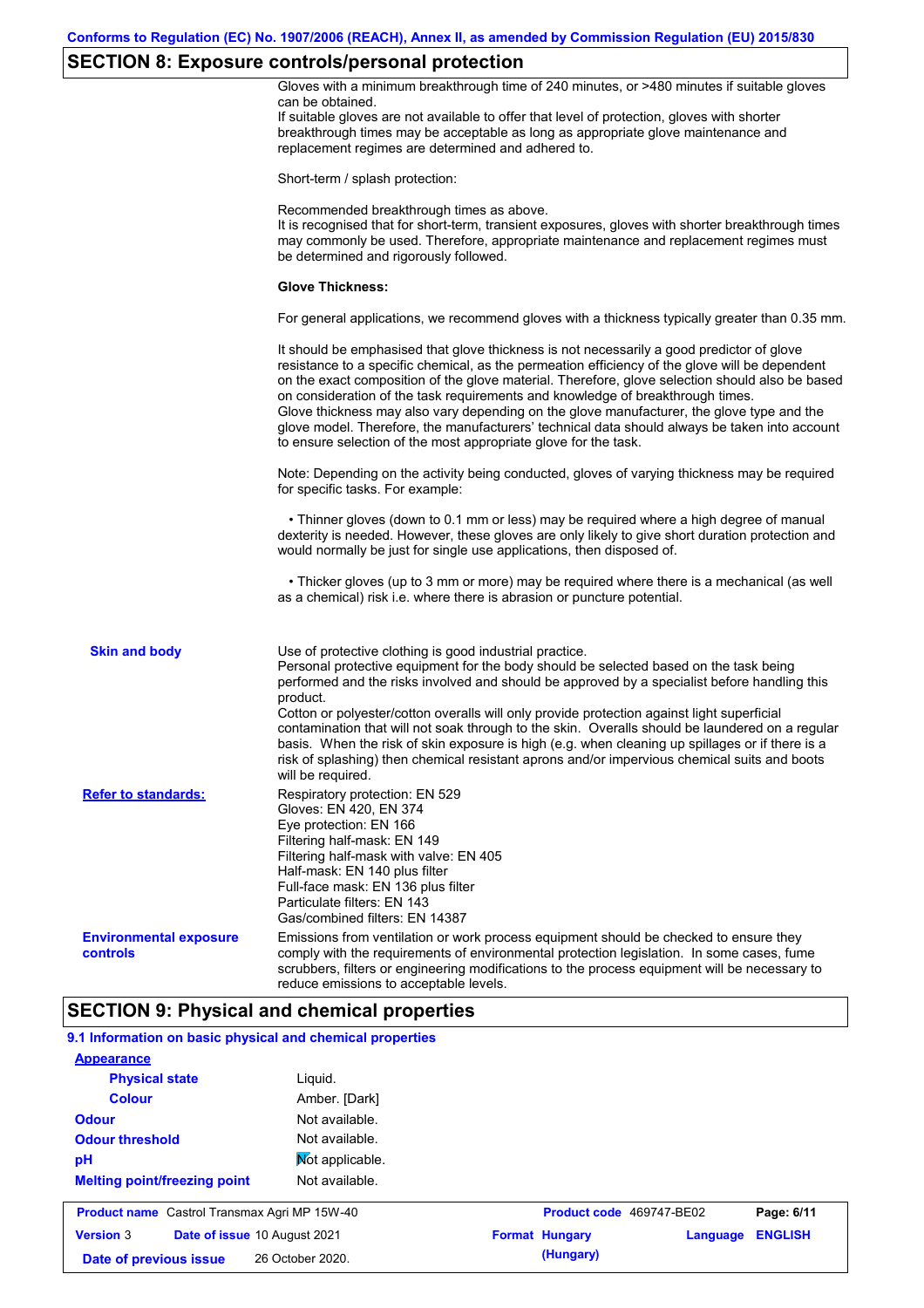# **SECTION 9: Physical and chemical properties**

| Initial boiling point and boiling<br>range             | Not available.                                                                                                                    |
|--------------------------------------------------------|-----------------------------------------------------------------------------------------------------------------------------------|
| <b>Pour point</b>                                      | $-45 °C$                                                                                                                          |
| <b>Flash point</b>                                     | Open cup: >200°C (>392°F) [Cleveland.]                                                                                            |
| <b>Evaporation rate</b>                                | Not available.                                                                                                                    |
| <b>Flammability (solid, gas)</b>                       | Not available.                                                                                                                    |
| <b>Upper/lower flammability or</b><br>explosive limits | Not available.                                                                                                                    |
| <b>Vapour pressure</b>                                 | Not available.                                                                                                                    |
| <b>Vapour density</b>                                  | Not available.                                                                                                                    |
| <b>Relative density</b>                                | Not available.                                                                                                                    |
| <b>Density</b>                                         | <1000 kg/m <sup>3</sup> (<1 g/cm <sup>3</sup> ) at 15°C                                                                           |
| <b>Solubility(ies)</b>                                 | insoluble in water.                                                                                                               |
| <b>Partition coefficient: n-octanol/</b><br>water      | Not available.                                                                                                                    |
| <b>Auto-ignition temperature</b>                       | Not available.                                                                                                                    |
| <b>Decomposition temperature</b>                       | Not available.                                                                                                                    |
| <b>Viscosity</b>                                       | Kinematic: 95 mm <sup>2</sup> /s (95 cSt) at 40 $^{\circ}$ C<br>Kinematic: 13.3 mm <sup>2</sup> /s (13.3 cSt) at 100 $^{\circ}$ C |
| <b>Explosive properties</b>                            | Not available.                                                                                                                    |
| <b>Oxidising properties</b>                            | Not available.                                                                                                                    |

#### **9.2 Other information**

No additional information.

## **SECTION 10: Stability and reactivity**

| <b>10.1 Reactivity</b>                            | No specific test data available for this product. Refer to Conditions to avoid and Incompatible<br>materials for additional information.                                |
|---------------------------------------------------|-------------------------------------------------------------------------------------------------------------------------------------------------------------------------|
| <b>10.2 Chemical stability</b>                    | The product is stable.                                                                                                                                                  |
| <b>10.3 Possibility of</b><br>hazardous reactions | Under normal conditions of storage and use, hazardous reactions will not occur.<br>Under normal conditions of storage and use, hazardous polymerisation will not occur. |
| <b>10.4 Conditions to avoid</b>                   | Avoid all possible sources of ignition (spark or flame).                                                                                                                |
| <b>10.5 Incompatible materials</b>                | Reactive or incompatible with the following materials: oxidising materials.                                                                                             |
| <b>10.6 Hazardous</b><br>decomposition products   | Under normal conditions of storage and use, hazardous decomposition products should not be<br>produced.                                                                 |

## **SECTION 11: Toxicological information**

## **11.1 Information on toxicological effects**

| 11.1 milomaalon on toxicological enects                                      |                                |                                                                                           |                          |          |                |
|------------------------------------------------------------------------------|--------------------------------|-------------------------------------------------------------------------------------------|--------------------------|----------|----------------|
| <b>Acute toxicity estimates</b>                                              |                                |                                                                                           |                          |          |                |
| Not available.                                                               |                                |                                                                                           |                          |          |                |
| <b>Information on likely</b><br>routes of exposure                           |                                | Routes of entry anticipated: Dermal, Inhalation.                                          |                          |          |                |
| <b>Potential acute health effects</b>                                        |                                |                                                                                           |                          |          |                |
| <b>Inhalation</b>                                                            | pressure.                      | Vapour inhalation under ambient conditions is not normally a problem due to low vapour    |                          |          |                |
| <b>Ingestion</b>                                                             |                                | No known significant effects or critical hazards.                                         |                          |          |                |
| <b>Skin contact</b>                                                          |                                | Defatting to the skin. May cause skin dryness and irritation.                             |                          |          |                |
| Eye contact                                                                  |                                | Not classified as an eye irritant. Based on data available for this or related materials. |                          |          |                |
| Symptoms related to the physical, chemical and toxicological characteristics |                                |                                                                                           |                          |          |                |
| <b>Inhalation</b>                                                            | decomposition products occurs. | May be harmful by inhalation if exposure to vapour, mists or fumes resulting from thermal |                          |          |                |
| <b>Ingestion</b>                                                             | No specific data.              |                                                                                           |                          |          |                |
| <b>Product name</b> Castrol Transmax Agri MP 15W-40                          |                                |                                                                                           | Product code 469747-BE02 |          | Page: 7/11     |
| <b>Version 3</b><br>Date of issue 10 August 2021                             |                                |                                                                                           | <b>Format Hungary</b>    | Language | <b>ENGLISH</b> |

**Date of previous issue (Hungary)** 26 October 2020.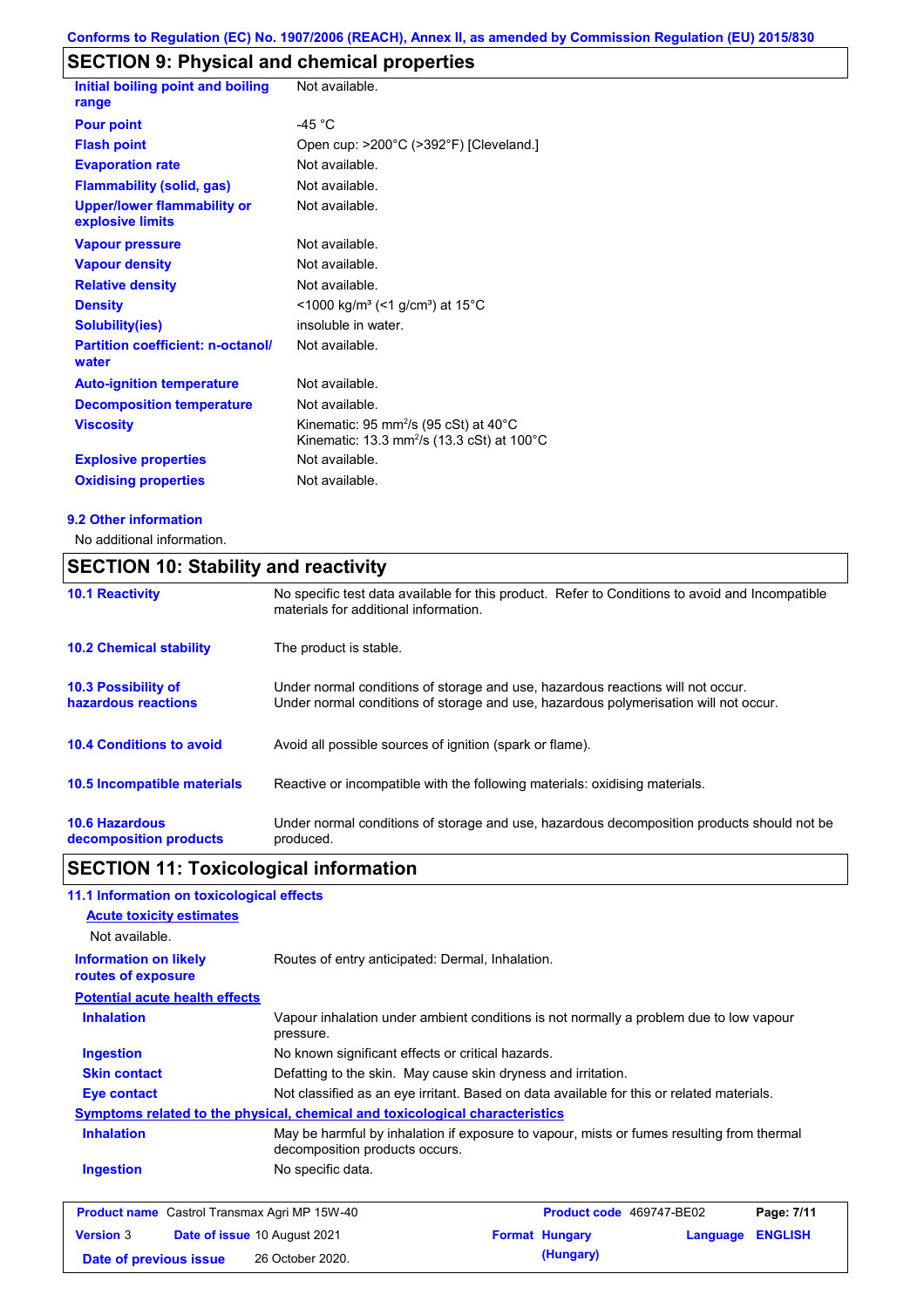## **SECTION 11: Toxicological information**

| <b>Skin contact</b>                     | Adverse symptoms may include the following:<br>irritation                                                                                                                                                                                                                                                                                                                                                       |
|-----------------------------------------|-----------------------------------------------------------------------------------------------------------------------------------------------------------------------------------------------------------------------------------------------------------------------------------------------------------------------------------------------------------------------------------------------------------------|
|                                         | dryness<br>cracking                                                                                                                                                                                                                                                                                                                                                                                             |
| <b>Eye contact</b>                      | No specific data.                                                                                                                                                                                                                                                                                                                                                                                               |
|                                         | Delayed and immediate effects as well as chronic effects from short and long-term exposure                                                                                                                                                                                                                                                                                                                      |
| <b>Inhalation</b>                       | Overexposure to the inhalation of airborne droplets or aerosols may cause irritation of the<br>respiratory tract.                                                                                                                                                                                                                                                                                               |
| <b>Ingestion</b>                        | Ingestion of large quantities may cause nausea and diarrhoea.                                                                                                                                                                                                                                                                                                                                                   |
| <b>Skin contact</b>                     | Prolonged or repeated contact can defat the skin and lead to irritation and/or dermatitis.                                                                                                                                                                                                                                                                                                                      |
| Eye contact                             | Potential risk of transient stinging or redness if accidental eye contact occurs.                                                                                                                                                                                                                                                                                                                               |
| <b>Potential chronic health effects</b> |                                                                                                                                                                                                                                                                                                                                                                                                                 |
| <b>General</b>                          | <b>USED ENGINE OILS</b><br>Combustion products resulting from the operation of internal combustion engines contaminate<br>engine oils during use. Used engine oil may contain hazardous components which have the<br>potential to cause skin cancer. Frequent or prolonged contact with all types and makes of used<br>engine oil must therefore be avoided and a high standard of personal hygiene maintained. |
| <b>Carcinogenicity</b>                  | No known significant effects or critical hazards.                                                                                                                                                                                                                                                                                                                                                               |
| <b>Mutagenicity</b>                     | No known significant effects or critical hazards.                                                                                                                                                                                                                                                                                                                                                               |
| <b>Developmental effects</b>            | No known significant effects or critical hazards.                                                                                                                                                                                                                                                                                                                                                               |
| <b>Fertility effects</b>                | No known significant effects or critical hazards.                                                                                                                                                                                                                                                                                                                                                               |

## **SECTION 12: Ecological information**

## **12.1 Toxicity Environmental hazards** Not classified as dangerous

#### **12.2 Persistence and degradability**

Expected to be biodegradable.

#### **12.3 Bioaccumulative potential**

This product is not expected to bioaccumulate through food chains in the environment.

| <b>12.4 Mobility in soil</b>                            |                                                                      |
|---------------------------------------------------------|----------------------------------------------------------------------|
| <b>Soil/water partition</b><br><b>coefficient (Koc)</b> | Not available.                                                       |
| <b>Mobility</b>                                         | Spillages may penetrate the soil causing ground water contamination. |

#### **12.5 Results of PBT and vPvB assessment**

Product does not meet the criteria for PBT or vPvB according to Regulation (EC) No. 1907/2006, Annex XIII.

| 12.6 Other adverse effects          |                                                                                                                           |
|-------------------------------------|---------------------------------------------------------------------------------------------------------------------------|
| <b>Other ecological information</b> | Spills may form a film on water surfaces causing physical damage to organisms. Oxygen<br>transfer could also be impaired. |

## **SECTION 13: Disposal considerations**

#### **13.1 Waste treatment methods**

#### **Product**

**Methods of disposal**

Where possible, arrange for product to be recycled. Dispose of via an authorised person/ licensed waste disposal contractor in accordance with local regulations.

#### **Hazardous waste** Yes.

**European waste catalogue (EWC)**

| Waste code | <b>Waste designation</b>                                         |
|------------|------------------------------------------------------------------|
| 13 02 05*  | Imineral-based non-chlorinated engine, gear and lubricating oils |
| $130110*$  | Imineral based non-chlorinated hydraulic oils                    |

However, deviation from the intended use and/or the presence of any potential contaminants may require an alternative waste disposal code to be assigned by the end user.

#### **Packaging Methods**

| of disposal | Where possible, arrange for product to be recycled. Dispose of via an authorised person/ |
|-------------|------------------------------------------------------------------------------------------|
|             | licensed waste disposal contractor in accordance with local regulations.                 |

|                        | <b>Product name</b> Castrol Transmax Agri MP 15W-40 | <b>Product code</b> 469747-BE02 |                  | Page: 8/11 |
|------------------------|-----------------------------------------------------|---------------------------------|------------------|------------|
| <b>Version 3</b>       | <b>Date of issue 10 August 2021</b>                 | <b>Format Hungary</b>           | Language ENGLISH |            |
| Date of previous issue | 26 October 2020.                                    | (Hungary)                       |                  |            |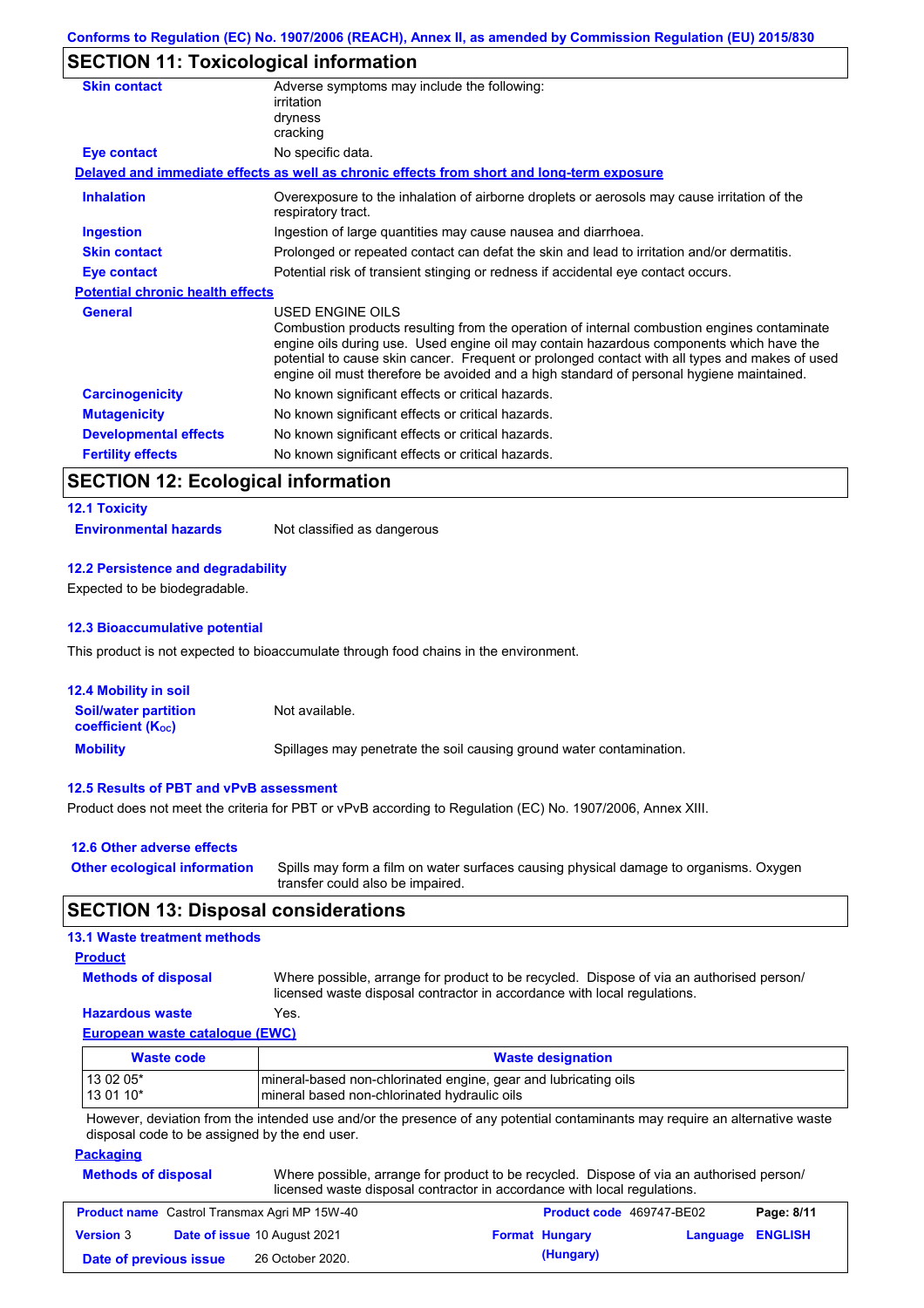## **SECTION 13: Disposal considerations**

| <b>Special precautions</b> |
|----------------------------|
|----------------------------|

This material and its container must be disposed of in a safe way. Care should be taken when handling emptied containers that have not been cleaned or rinsed out. Empty containers or liners may retain some product residues. Empty containers represent a fire hazard as they may contain flammable product residues and vapour. Never weld, solder or braze empty containers. Avoid dispersal of spilt material and runoff and contact with soil, waterways, drains and sewers. **References** Commission 2014/955/EU Directive 2008/98/EC

## **SECTION 14: Transport information**

|                                           | <b>ADR/RID</b> | <b>ADN</b>     | <b>IMDG</b>    | <b>IATA</b>    |
|-------------------------------------------|----------------|----------------|----------------|----------------|
| 14.1 UN number                            | Not regulated. | Not regulated. | Not regulated. | Not regulated. |
| 14.2 UN proper<br>shipping name           |                |                |                |                |
| <b>14.3 Transport</b><br>hazard class(es) |                |                |                |                |
| <b>14.4 Packing</b><br>group              |                |                |                |                |
| 14.5<br><b>Environmental</b><br>hazards   | No.            | No.            | No.            | No.            |
| <b>Additional</b><br>information          |                |                |                |                |

**14.6 Special precautions for user** Not available.

**14.7 Transport in bulk according to IMO instruments** Not available.

## **SECTION 15: Regulatory information**

|                                                                                                                                                          | 15.1 Safety, health and environmental regulations/legislation specific for the substance or mixture                            |                          |          |                |
|----------------------------------------------------------------------------------------------------------------------------------------------------------|--------------------------------------------------------------------------------------------------------------------------------|--------------------------|----------|----------------|
| EU Regulation (EC) No. 1907/2006 (REACH)                                                                                                                 |                                                                                                                                |                          |          |                |
| <b>Annex XIV - List of substances subject to authorisation</b>                                                                                           |                                                                                                                                |                          |          |                |
| <b>Annex XIV</b>                                                                                                                                         |                                                                                                                                |                          |          |                |
| None of the components are listed.                                                                                                                       |                                                                                                                                |                          |          |                |
| <b>Substances of very high concern</b>                                                                                                                   |                                                                                                                                |                          |          |                |
| None of the components are listed.                                                                                                                       |                                                                                                                                |                          |          |                |
| EU Regulation (EC) No. 1907/2006 (REACH)                                                                                                                 |                                                                                                                                |                          |          |                |
| <b>Annex XVII - Restrictions</b><br>on the manufacture.<br>placing on the market<br>and use of certain<br>dangerous substances,<br>mixtures and articles | Not applicable.                                                                                                                |                          |          |                |
| <b>Other regulations</b>                                                                                                                                 |                                                                                                                                |                          |          |                |
| <b>REACH Status</b>                                                                                                                                      | The company, as identified in Section 1, sells this product in the EU in compliance with the<br>current requirements of REACH. |                          |          |                |
| <b>United States inventory</b><br>(TSCA 8b)                                                                                                              | All components are active or exempted.                                                                                         |                          |          |                |
| <b>Australia inventory (AICS)</b>                                                                                                                        | All components are listed or exempted.                                                                                         |                          |          |                |
| <b>Canada inventory</b>                                                                                                                                  | All components are listed or exempted.                                                                                         |                          |          |                |
| <b>China inventory (IECSC)</b>                                                                                                                           | All components are listed or exempted.                                                                                         |                          |          |                |
| <b>Japan inventory (ENCS)</b>                                                                                                                            | All components are listed or exempted.                                                                                         |                          |          |                |
| <b>Korea inventory (KECI)</b>                                                                                                                            | All components are listed or exempted.                                                                                         |                          |          |                |
| <b>Product name</b> Castrol Transmax Agri MP 15W-40                                                                                                      |                                                                                                                                | Product code 469747-BE02 |          | Page: 9/11     |
| Date of issue 10 August 2021<br><b>Version 3</b>                                                                                                         |                                                                                                                                | <b>Format Hungary</b>    | Language | <b>ENGLISH</b> |

**Date of previous issue (Hungary)** 26 October 2020.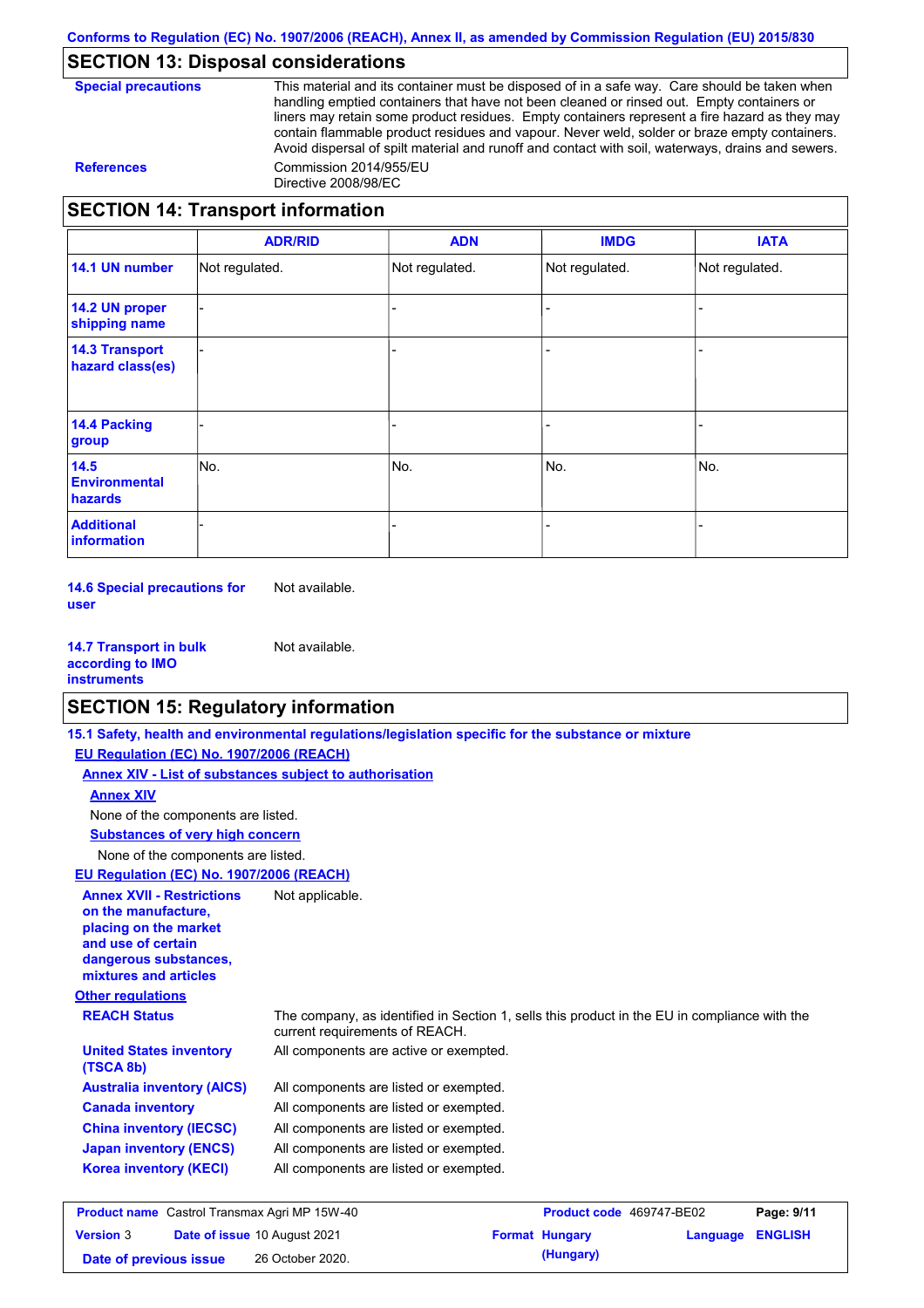# **SECTION 15: Regulatory information**

| <b>Philippines inventory</b><br>(PICCS)                         | All components are listed or exempted.                                                                                                                                                                   |
|-----------------------------------------------------------------|----------------------------------------------------------------------------------------------------------------------------------------------------------------------------------------------------------|
| <b>Taiwan Chemical</b><br><b>Substances Inventory</b><br>(TCSI) | All components are listed or exempted.                                                                                                                                                                   |
| Ozone depleting substances (1005/2009/EU)                       |                                                                                                                                                                                                          |
| Not listed.                                                     |                                                                                                                                                                                                          |
| <b>Prior Informed Consent (PIC) (649/2012/EU)</b>               |                                                                                                                                                                                                          |
| Not listed.                                                     |                                                                                                                                                                                                          |
| EU - Water framework directive - Priority substances            |                                                                                                                                                                                                          |
| None of the components are listed.                              |                                                                                                                                                                                                          |
| <b>Seveso Directive</b>                                         |                                                                                                                                                                                                          |
| This product is not controlled under the Seveso Directive.      |                                                                                                                                                                                                          |
| <b>References</b>                                               | Act No. XXV of 2000 on chemical safety<br>Decree No. 25/2000 (IX.30.) EüM of the Ministry of Health on chemical safety at work plus<br>amendments                                                        |
|                                                                 | Decree No. 44/2000 (XII.27.) EüM of the Ministry of Health on detailed arrangements for certain<br>procedures, activities relating to dangerous substances and dangerous preparations plus<br>amendments |
|                                                                 | 38/2009 (VII.7) The International Carriage of Dangerous Goods by the European Agreement<br>(ADR) "A" and "B" on the application of national annex plus amendments                                        |
| <b>15.2 Chemical safety</b><br>assessment                       | A Chemical Safety Assessment has been carried out for one or more of the substances within<br>this mixture. A Chemical Safety Assessment has not been carried out for the mixture itself.                |

# **SECTION 16: Other information**

| <b>Abbreviations and acronyms</b>                   | ADN = European Provisions concerning the International Carriage of Dangerous Goods by                       |                          |             |
|-----------------------------------------------------|-------------------------------------------------------------------------------------------------------------|--------------------------|-------------|
|                                                     | Inland Waterway<br>ADR = The European Agreement concerning the International Carriage of Dangerous Goods by |                          |             |
|                                                     | Road                                                                                                        |                          |             |
|                                                     | ATE = Acute Toxicity Estimate                                                                               |                          |             |
|                                                     | <b>BCF</b> = Bioconcentration Factor                                                                        |                          |             |
|                                                     | CAS = Chemical Abstracts Service                                                                            |                          |             |
|                                                     | CLP = Classification, Labelling and Packaging Regulation [Regulation (EC) No. 1272/2008]                    |                          |             |
|                                                     | CSA = Chemical Safety Assessment                                                                            |                          |             |
|                                                     | CSR = Chemical Safety Report                                                                                |                          |             |
|                                                     | DMEL = Derived Minimal Effect Level                                                                         |                          |             |
|                                                     | DNEL = Derived No Effect Level                                                                              |                          |             |
|                                                     | EINECS = European Inventory of Existing Commercial chemical Substances                                      |                          |             |
|                                                     | ES = Exposure Scenario                                                                                      |                          |             |
|                                                     | EUH statement = CLP-specific Hazard statement                                                               |                          |             |
|                                                     | EWC = European Waste Catalogue                                                                              |                          |             |
|                                                     | GHS = Globally Harmonized System of Classification and Labelling of Chemicals                               |                          |             |
|                                                     | IATA = International Air Transport Association                                                              |                          |             |
|                                                     | IBC = Intermediate Bulk Container                                                                           |                          |             |
|                                                     | IMDG = International Maritime Dangerous Goods                                                               |                          |             |
|                                                     | LogPow = logarithm of the octanol/water partition coefficient                                               |                          |             |
|                                                     | MARPOL = International Convention for the Prevention of Pollution From Ships, 1973 as                       |                          |             |
|                                                     | modified by the Protocol of 1978. ("Marpol" = marine pollution)                                             |                          |             |
|                                                     | OECD = Organisation for Economic Co-operation and Development                                               |                          |             |
|                                                     | PBT = Persistent, Bioaccumulative and Toxic                                                                 |                          |             |
|                                                     | <b>PNEC = Predicted No Effect Concentration</b>                                                             |                          |             |
|                                                     | REACH = Registration, Evaluation, Authorisation and Restriction of Chemicals Regulation                     |                          |             |
|                                                     | [Requlation (EC) No. 1907/2006]                                                                             |                          |             |
|                                                     | RID = The Regulations concerning the International Carriage of Dangerous Goods by Rail                      |                          |             |
|                                                     | <b>RRN = REACH Registration Number</b>                                                                      |                          |             |
|                                                     | SADT = Self-Accelerating Decomposition Temperature                                                          |                          |             |
|                                                     | SVHC = Substances of Very High Concern<br>STOT-RE = Specific Target Organ Toxicity - Repeated Exposure      |                          |             |
|                                                     | STOT-SE = Specific Target Organ Toxicity - Single Exposure                                                  |                          |             |
|                                                     | TWA = Time weighted average                                                                                 |                          |             |
|                                                     | $UN = United Nations$                                                                                       |                          |             |
|                                                     | UVCB = Complex hydrocarbon substance                                                                        |                          |             |
|                                                     | VOC = Volatile Organic Compound                                                                             |                          |             |
|                                                     | vPvB = Very Persistent and Very Bioaccumulative                                                             |                          |             |
|                                                     | Varies = may contain one or more of the following 64741-88-4 / RRN 01-2119488706-23,                        |                          |             |
| <b>Product name</b> Castrol Transmax Agri MP 15W-40 |                                                                                                             | Product code 469747-BE02 | Page: 10/11 |

| <b>Product name</b> Castrol Fransmax Agri MP 1500-40 |  |                                     | <b>Product code</b> 409/4/-BEUZ | Page: 10/11             |  |
|------------------------------------------------------|--|-------------------------------------|---------------------------------|-------------------------|--|
| <b>Version 3</b>                                     |  | <b>Date of issue 10 August 2021</b> | <b>Format Hungary</b>           | <b>Language ENGLISH</b> |  |
| Date of previous issue                               |  | 26 October 2020.                    | (Hungary)                       |                         |  |